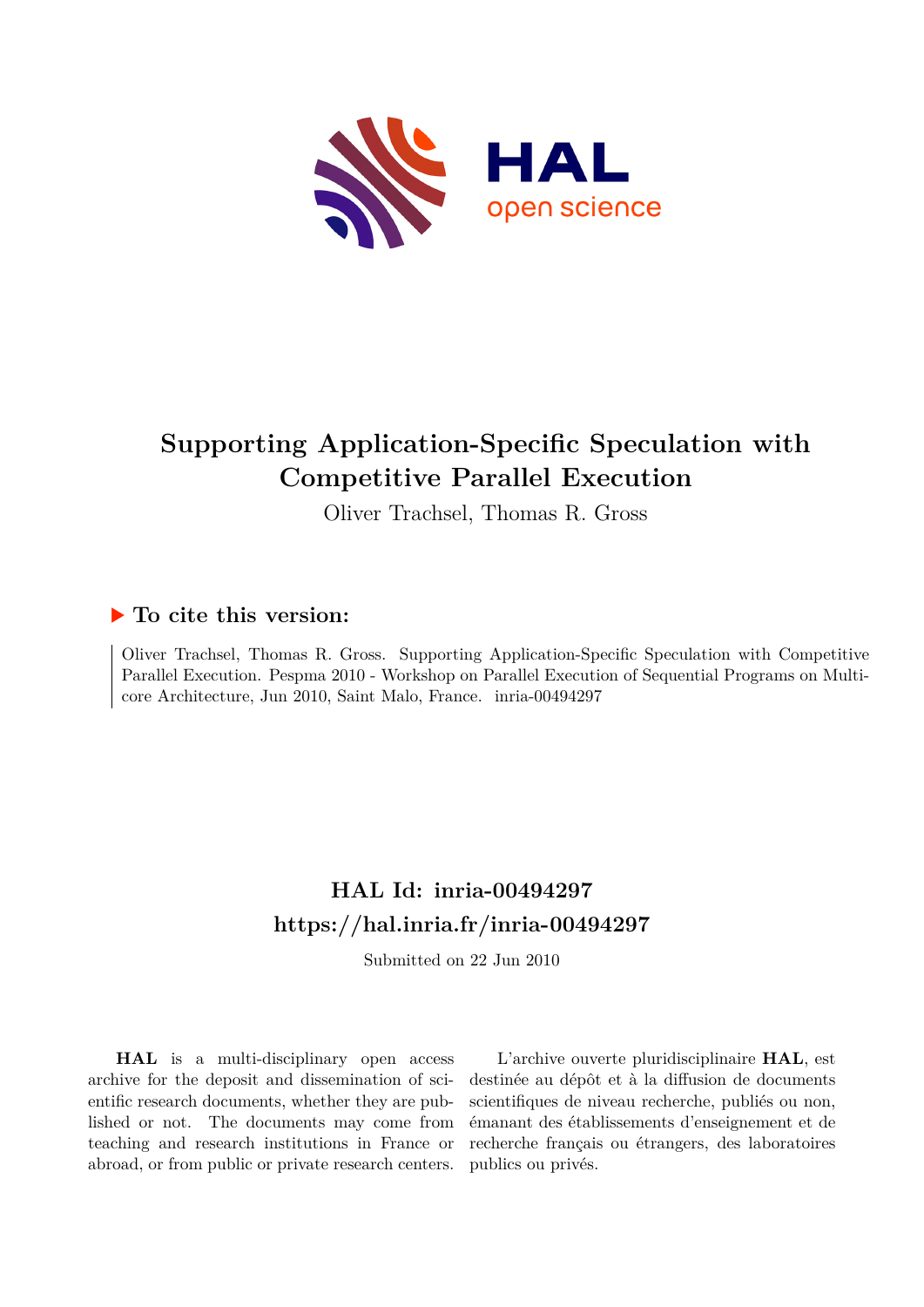# Supporting Application-Specific Speculation with Competitive Parallel Execution

Oliver Trachsel Thomas R. Gross

Laboratory for Software Technology Department of Computer Science ETH Zurich, Switzerland

#### Abstract

Parallel systems allow sequential programs that demand the highest possible performance or output quality to execute different versions of program parts in parallel to dynamically select the best version (i.e., the fastest or the one that produces the highest quality). The close coupling of multi-core systems offers new opportunities to explore such speculation. We discuss here how competitive parallel execution (CPE) supports such applicationspecific programmatic speculation. The key insight is that variations of the same program compete against each other during application-specific phases. These competing variants execute in complete isolation, thereby changing localized program state—comparable to a very coarse-grained transactional model. The state modifications of exactly one of these variants are committed and made globally visible based on an application-specific quality metric.

The paper discusses operating system and architectural features to support and further extend the applicability and versatility of application-specific programmatic speculation. It also motivates the need for more research on how future systems can accommodate the diverse requirements of speculative approaches at different abstraction levels.

### 1. Introduction

A software developer usually has many options on how to solve a problem at hand. Different algorithms, parameters, data structures, and implementations come with their respective properties

in terms of performance or output characteristics. Similarly, a user usually must configure a set of parameters when running a program. A good choice of parameters for both the programmer and the user (in terms of some situation-specific quality metric) often varies with the program's actual data input, and often cannot be determined without actually trying out different possibilities.

Application-specific programmatic speculation enables sequential programs to explore different execution paths simultaneously at run-time, taking advantage of the parallel processing power of modern multi-core and future many-core systems. The programs can thereby improve their performance or the quality of computed results. Suitable programming models and run-time support are required to enable many programmers to safely add such speculation to their programs. A central aspect to application-specific speculation models are isolation guarantees that relieve the programmer from worrying about possible side-effects between simultaneously explored execution paths. Such guarantees are especially important in the context of modern, highly complex programs, where a programmer is often not aware of the inner workings of the whole system, with all its components, underlying libraries, and the associated interactions. Due to this program complexity, manually modifying a program and using a traditional parallel programming approach to enable the exploration of alternative executions is a complex undertaking, that is often not considered worthwhile.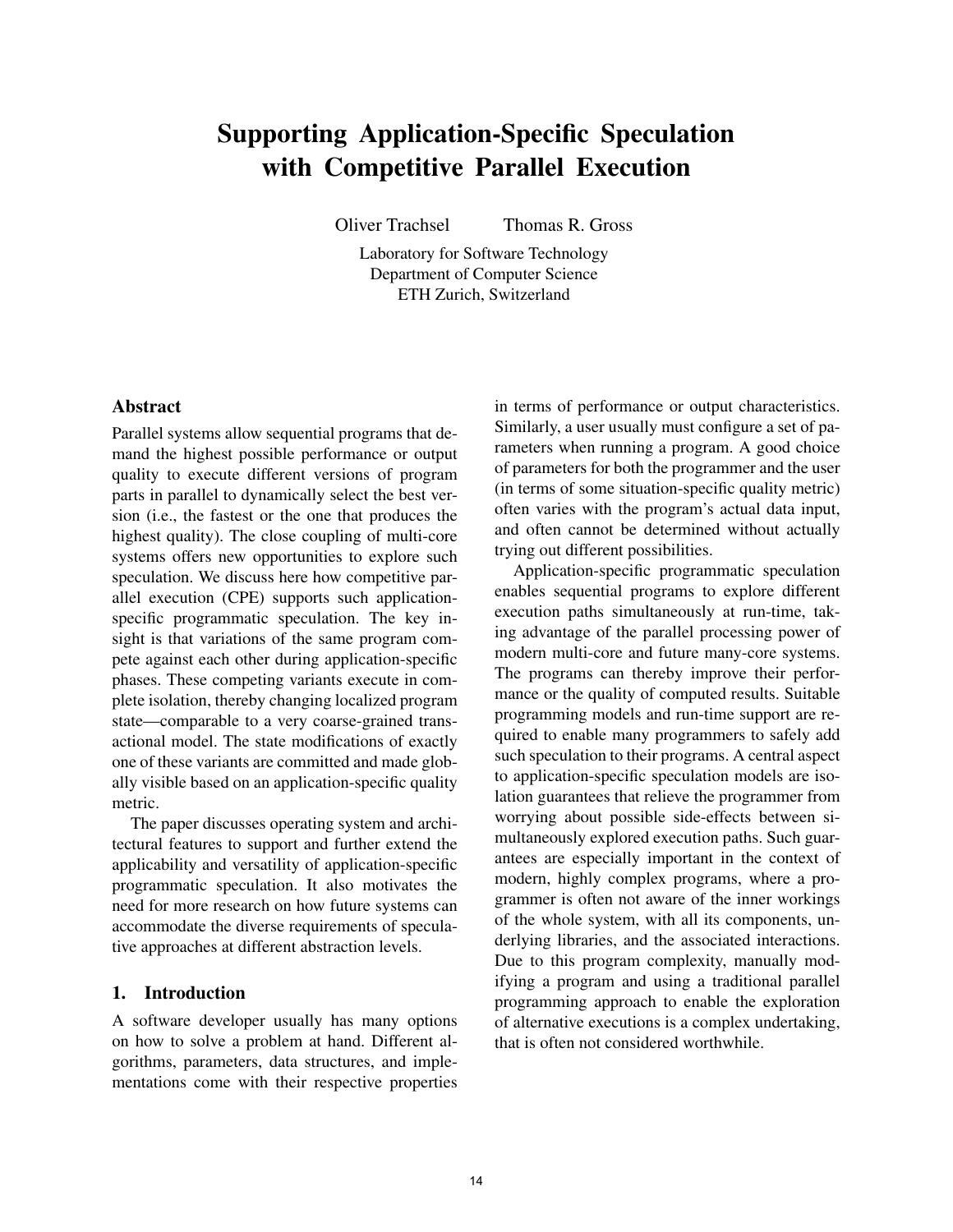Competitive parallel execution (CPE) [18] is an instance in the design space of application-specific speculation models. In the CPE model, variations of the same program compete against each other during certain execution phases. Each execution path explored in parallel has a completely isolated view on the program state and all modifications are only visible locally to the specific execution path. At the end of each competitive execution phase, the resulting program state of one of the alternative execution paths is made globally visible and the program proceeds from this state. This effect isolation makes extending a program to use CPE particularly simple, as there is no need for complex reasoning on data sharing, mutual exclusion, data races, and other issues inherent to parallel programming.

We implemented a prototype CPE system to demonstrate that effective and efficient isolation guarantees can be provided by leveraging features of current operating systems. Additional features at the operating system and architecture level would enable even more powerful and versatile programming models and run-time systems, both in terms of performance and capabilities. CPE is a first step in the direction of supporting more general application-specific programmatic speculation, where programs can exploit idle processing power with minimal implementation complexity to pursue optional computations.

Depending on the underlying architecture and operating system, speculation may increase the energy consumption of a program. It needs to be decided on a case-by-case basis if the gain in terms of quality and performance outweighs this cost.

In earlier work [18] we have demonstrated how a subset of the competitive execution model and system can be leveraged to increase the performance of sequential programs. The present paper builds on top of that work and extends the CPE model to be applicable in a broader range of scenarios by giving the program more control over which of multiple speculative execution paths is committed and made globally visible. A similar concept, programmer-controlled competitive execution, has been described in [17] as an idea for future work. This idea has been adapted, implemented, and evaluated for the present paper.

# 2. Programmatic Speculation with CPE

The goal of application-specific programmatic speculation is to give programs a means to easily explore different alternate execution paths in scenarios where it is unclear which one of a set of algorithms, implementations, parameter sets, or heuristics is best suited to address a given problem. Application-specific speculation is not a general approach to parallelize applications, but rather fits for specific categories of applications, such as:

- *Algorithmic variants* multiple algorithms or algorithm implementations exist and performance or quality characteristics depend on the input data. This group includes parametrized algorithms, heuristics-based algorithms, and randomized algorithms;
- *Transformation tasks* data must be transformed from one representation into another, and some properties of the output depend on the configuration of the transformation method;
- *Search problems* where the search space can be partitioned among different speculation units.

The CPE model needs strong isolation guarantees for speculative program variants to remove the need for an in-depth reasoning and understanding of issues that make traditional parallel programming intrinsically hard, such as data sharing, data races, and locking. Sections 2.1 and 2.2 describe the CPE programming and execution model in more depth, and Section 2.3 describes how features of modern operating systems and architectures can be leveraged to implement an efficient CPE runtime system. Modifying existing programs to enable application-specific speculation with CPE can be a very simple process, as illustrated by the video encoding example in Section 3.

### 2.1 CPE Programming Model

Our CPE API consists of three simple function calls to delimit the parts of a program where CPE is to take place:

```
void* cpe_start(int variants, void *v1, ...);
void cpe_finish();
void cpe_finish_wait(double quality);
```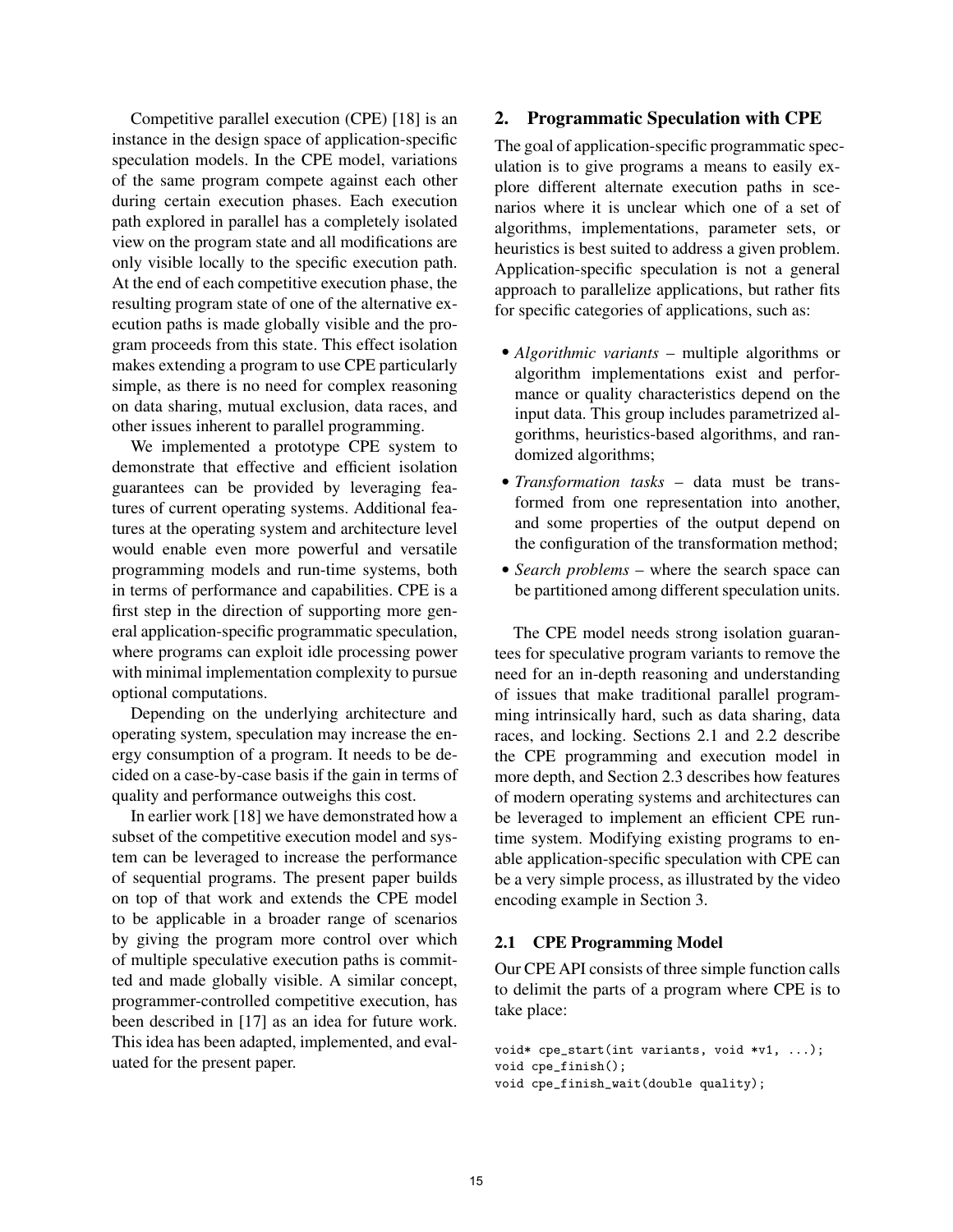These functions define the start end end points of competitive code sections. cpe\_start() forks program execution into multiple competing execution flows. The call returns in multiple program variants, each one receiving the corresponding variant descriptor (vN) as return value. The variant descriptor can be an arbitrary, application-specific value, e.g., a pointer to a configuration for a parametrized algorithm or a pointer to a function to be called in the program variant.

Competitive execution takes place until *one* program variant invokes the second function call, cpe finish(), or until *all* program variants invoke the third call, cpe finish wait(quality). In the first case, competing program variants are aborted and the program proceeds from the state of the program variant that called the  $cpe\_finish()$ function. In the second case, the completion of all competing program variants is awaited before the program proceeds from the state of the program variant with the highest quality value.

To enable CPE for an existing program it suffices to place these function calls at the appropriate places in the program and link the program with a CPE run-time library.

# 2.2 Execution Model

Upon forking program execution into multiple competing execution flows, the resulting program variants run in complete isolation from each other, and the effects and program state changes by one program variant are not visible in the other variants. These isolation semantics make reasoning about the behavior of variants particularly easy, as the program does not have to consider side effects of competitive execution versus sequential execution. If any of the program variants tries to perform an I/O operation that cannot be contained by the runtime system, competitive execution is prematurely aborted and program execution proceeds sequentially from the state of the program variant that performed the I/O operation.

A program can selectively relax these strict isolation semantics by allowing specific I/O operations (e.g., output to the console, reading or writing from/to specific files) and by explicitly sharing specific data among program variants. At the end of a competitive execution phase, only the program state and effects of a single program variant remain visible to the program, except modifications to explicitly shared data and effects of explicitly enabled I/O operations. The CPE programming paradigm thus defaults to complete isolation of parallel entities (program variants) and allows for selective relaxation of this isolation. This behavior is in contrast to programming models based on the shared memory principle, where any effects of parallel entities (threads) are globally visible per default and special measures have to be taken to contain some of these effects (e.g., through the usage of threadlocal variables or by protecting shared resources with locks). On the one hand, such a model where the default is complete isolation may have its restrictions and certainly has different applicability than a shared-memory model. On the other hand, the model makes it much easier to reason about the behavior and correctness of a program, because it requires explicit identification of resources that are not isolated from other speculative units and from the outside world.

### 2.3 Implementation

Our prototype CPE run-time system is a user-space library, but is closely bound to the operating system. (An earlier prototype of a system that in part provided similar functionality, and that was integrated into the operating system itself is presented in [17].) Program variants are represented as separate processes and the run-time system leverages the UNIX process model (where new processes are created as copies of existing processes) and the virtual memory management subsystem (which employs a copy-on-write approach to efficiently guarantee that memory modifications remain local to one program variant). The implementation thus uses processes rather than threads to obtain strongly isolated parallel entities. A similar path is taken, e.g., by the Grace system [2] to obtain safe concurrent programs.

The run-time system monitors I/O operations of competitive program variants through a system call inter-positioning mechanism. System calls with side effects that are not explicitly enabled by the program are intercepted and the program resumes single-variant sequential execution. System call interception is currently realized through the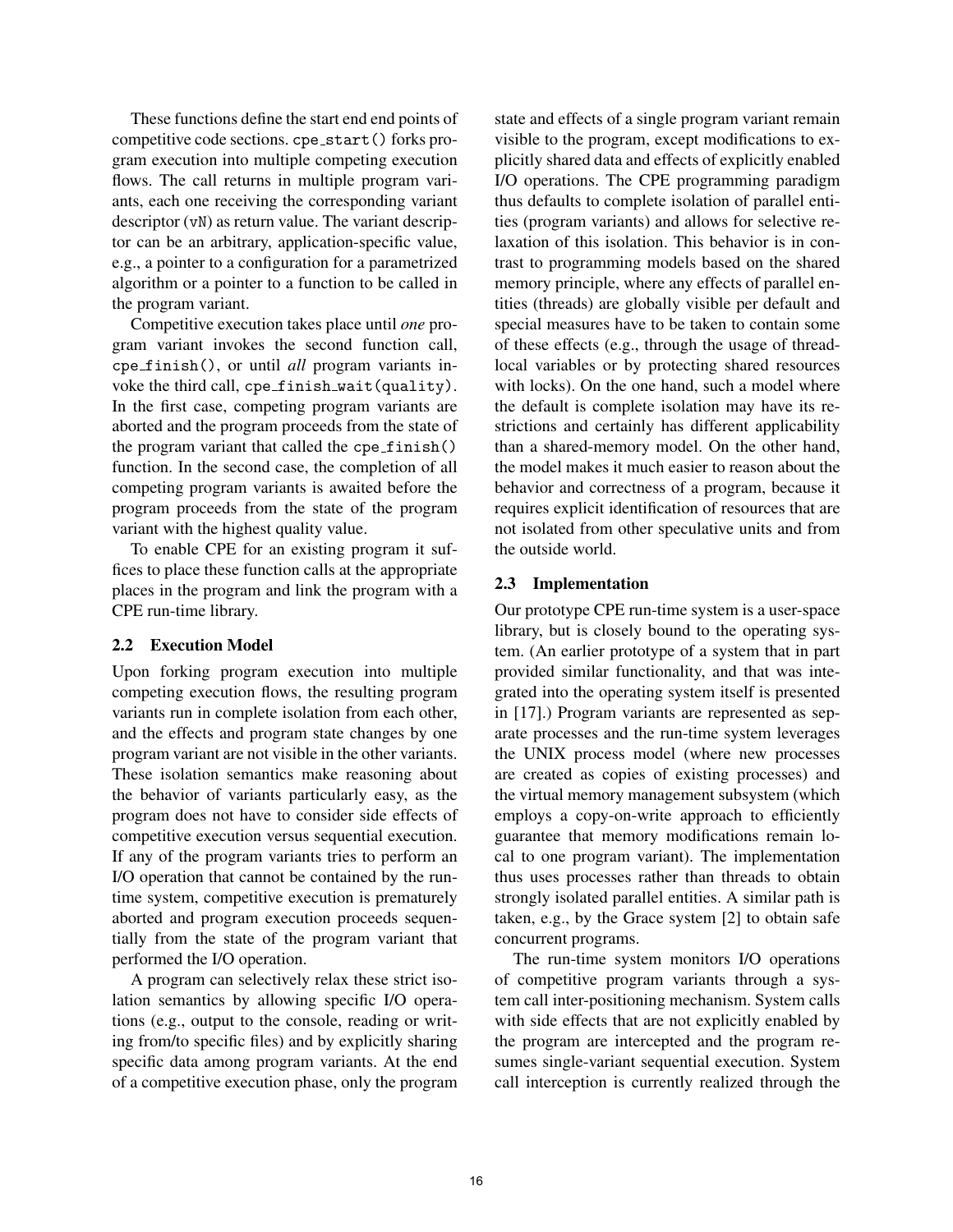

Figure 1. *Left*: Average time to start and terminate CPE variants. *Right*: Average time to intercept and inspect a system call.

operating system's process tracing facility, which results in a context switch upon each system call by a program variant. Basic support by the operating system to perform a pre-filtering step and avoid a context switch for uncritical and explicitly enabled system calls would lead to performance benefits for system call intense applications.

More details on the implementation of the prototype run-time system are provided in [19].

#### 2.4 Performance characteristics

This section gives a brief insight into the performance characteristics of the current run-time system prototype. The measurements presented in this section have been performed on an Intel Xeon system with two quad-core processors running at 2.26GHz. The processors (Intel E5520) are based on the Nehalem micro-architecture. Each core has a private L2 cache of 256 KB and the four cores on a processor share a L3 cache of 8 MB. The system has 12 GB of memory installed.

The left chart in Figure 1 shows the time it takes to create and terminate 1 to 8 CPE variants. This time varies between  $55\mu s$  and  $368\mu s$ , depending on the number of competing variants. These times corresponds to an overhead of approximately 50–80  $\mu$ s per variant. The creation and termination overhead is constant and is therefore amortized over longer periods of competitive execution.

The right chart in Figure 1 shows the time required to intercept and inspect a system call invoked by a program variant. The time is measured by averaging the total time overhead to execute



Figure 2. Execution time overhead due to copying of memory pages for 1 MB and 10 MB write sets per variant, for 1–8 variants.



Figure 3. Execution time overhead due to copying of memory pages for 100 MB to 1000 MB write sets per variant, for 1–8 variants.

100,000 system calls per variant. The interception time varies between  $5.7\mu s$  in the single-variant scenario and  $1.9\mu s$  in the 8-variant scenario. The decrease in time overhead with increasing number of variants is a result of interleaving. This interleaving is possible because one part of the work to intercept a system call is performed on the CPU where the program variant is running, and another part on the CPU where the intercepting process is running.

Figures 2 and 3 show the execution time overhead due to copying of memory pages. Pages or copied to maintain variant-private program states. A variant-local copy of a memory page is created upon the first write to the page. The chart in Fig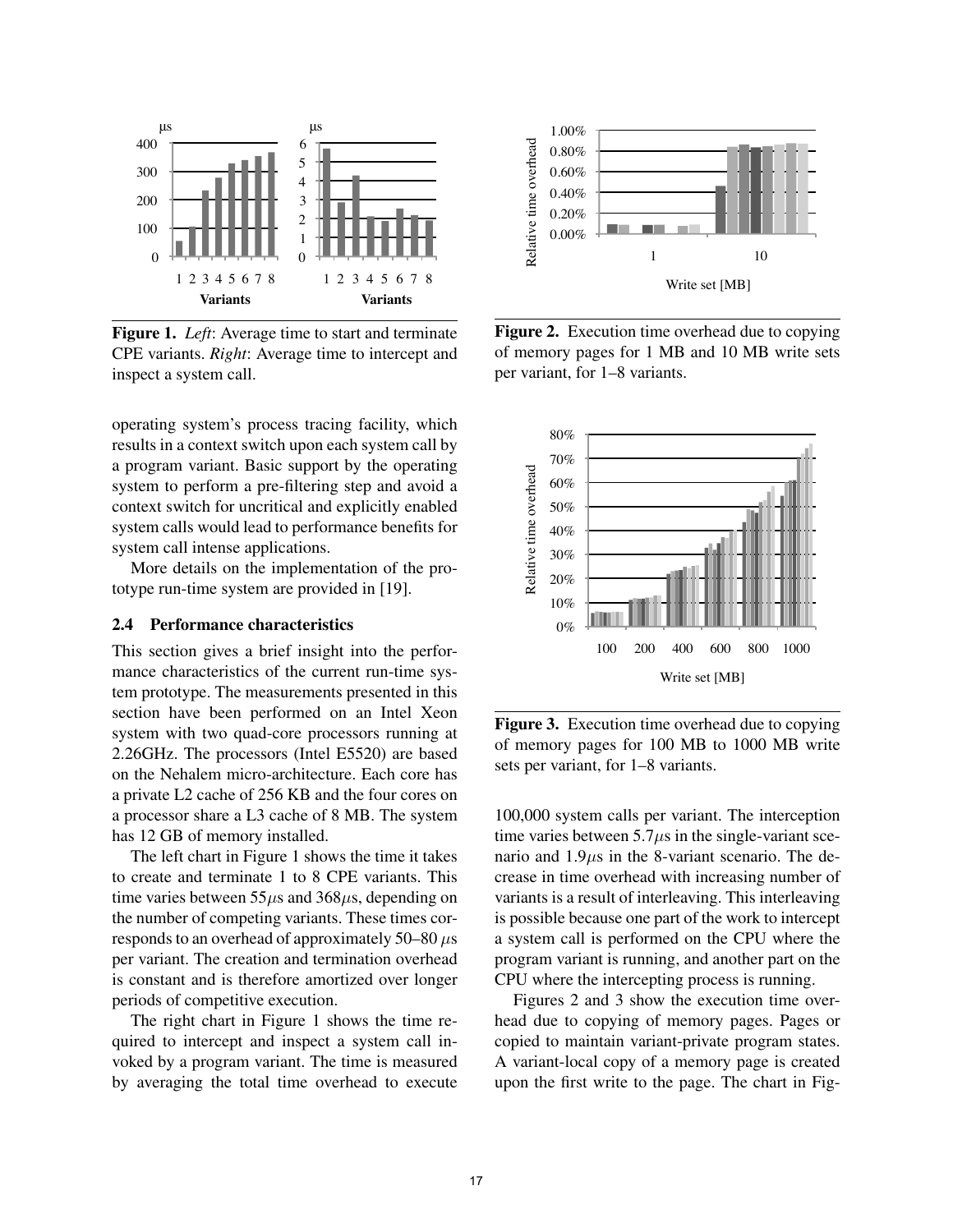ure 2 shows the relative overhead if each of 1– 8 variants writes to 1 MB or 10 MB worth of memory during a 1s period relative to a singlethreaded non-CPE program that writes to the same amount of memory pages. The chart in Figure 3 shows the same data for write sets between 100MB and 1000MB. The overheads for a 1 MB write are below 0.01% for any number of variants. In the 10 MB case the overhead is always below 0.9%. For the bigger write sets, the execution time overheads are approximately 6% (100 MB), 11- 13% (200MB), 22-26% (400MB), and 55-76% (1000MB).

These performance properties aid in deciding for a given scenario if application-level speculation with a CPE-like approach is practicable in terms of performance. Especially the memory behavior of an application should be taken into consideration. A CPE-like systems is well suited for applications with good locality properties with regards to modified memory locations. For such applications, the presented CPE run-time system prototype provides a low-overhead means to simultaneously explore multiple alternative execution paths.

# 3. Application Example

We have modified x264 [20], a modern H.264 video encoder, to illustrate the applicability and ease of use of a CPE-like approach for application-specific speculation, and to study the performance of the CPE run-time library. In this example, CPE is used to increase the picture quality of the encoded output video. Up to eight program variants, which use different encoding configurations, compete against each other for the encoding of each video frame. After encoding each frame, the program variant that produced the best picture quality relative to the original frame is selected and execution proceeds from this variant's program state.

Figure 4 shows how the original program is modified to obtain a CPE-enabled version. Program variants are spawned in line 3, before the the actual encoding routine is invoked in line 4. Each program variant employs a different encoding configuration. Line 5 computes the quality of the resulting video frame, which is passed to the CPE completion routine invoked in line 6. The example shows that very simple code modifications can suffice to introduce

```
1 Encode frame(pic in ) {
2 ...
3 cfg = cpe_start(nr_variants, cfg1, cfg2, ...);<br>4 x264 encoder encode(cfg. pic_in, pic_out)
4 x264 encoder encode(cfg, pic in, pic out);<br>
quality = x264-psnr();
5 quality = x264-psnr();<br>6 cpe_finish_wait(quality
        cpe_finish_wait(quality);
7<br>8
     8 }
```
Figure 4. Program modification to enable CPE for the x.264 video encoder. Modified code is emphasized in bold.

multi-variant speculation for existing programs using the CPE model.

In x264, the encoding configuration is represented as an instance of type x264\_param\_t. Each variant can use its own configuration object. Variantspecific configurations can differ, e.g., in the settings that determine how a frame being encoded is analyzed. Such settings include the algorithm and parameters related to motion detection and estimation, various parameters related to psychovisual optimizations, block partitioning settings, etc. These settings influence the quality and the bitrate of the resulting encoded frame. A suitable quality metric can then be used to select one of the resulting frames encoded by the different variants. Two examples of quality metrics that can be used are: i) to favor the encoded frame with the highest visual resemblance to the original image, computed in form of the peak signal-to-noise ratio (PSNR) or any other visual quality metric; or ii) to favor the frame with the smallest encoding size (i.e., the one minimizing the bitrate), but that fulfills some minimum visual quality requirements.

# 3.1 Speedup analysis

Figure 5 shows the speedup of the CPE-enabled program resulting from the modification shown in Figure 4 relative to a serial version. The serial version sequentially encodes each video frame multiple times in a row, once for each encoding configuration used by the CPE variants. An Nvariant CPE-enabled execution competitively encodes each frame using N encoding configurations. The performance of this N-variant execution is compared to a serial version where each frame is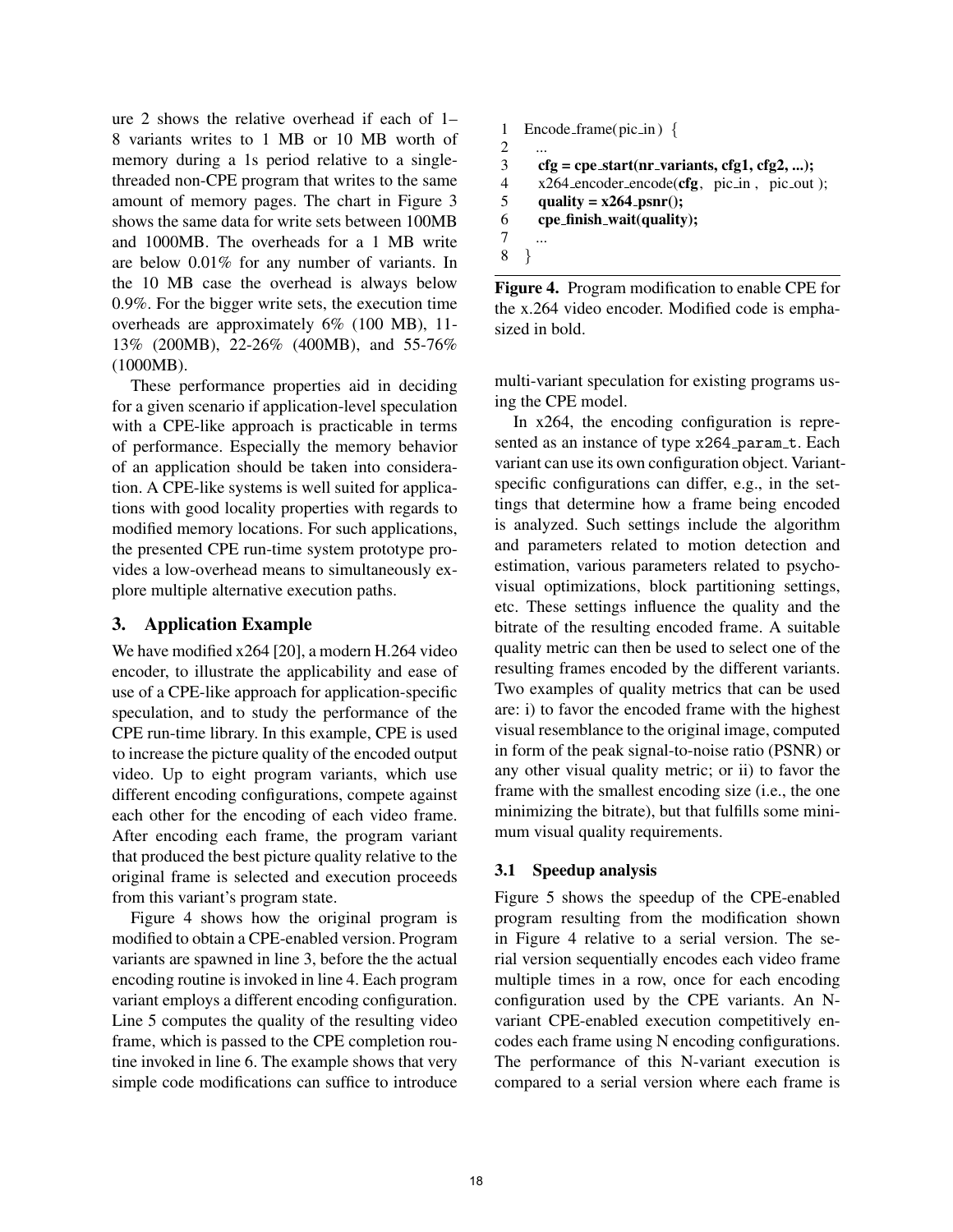

Figure 5. Speedup of the CPE-enabled version of x264 relative to a serial version that encodes each video frame multiple times in a row. The measurement were performed on an 8-core system based on the Nehalem micro-architecture.

encoded N times, one after the other, and using the same encoding configurations as the CPE-enabled version.

We have the program encode 100 frames, and use two different base configurations: i) *Low Quality*, a lower quality encoding where the encoding of one frame takes approximately 90ms on average, and ii) *High Quality*, a higher quality encoding taking approximately 500ms per frame. We are mostly interested in the performance and scalability of the approach. All CPE-variants therefore use the same encoding configuration to ensure that the stand-alone execution time of all variants is identical. The time to compute the resulting frame qualities is not taken into account in the reported data.

Figure 5 shows the speedup of the CPE-enabled program with 1–8 variants relative to the corresponding serial versions. The fine dashed line corresponds to a linear speedup. As expected, due to the overhead induced by the CPE isolation mechanics, the speedup of the CPE-enabled program is sub-linear. A regression analysis reveals that the speedup corresponds to approximately 0.72 times the number of variants for the low quality configuration, and 0.85 times the number of variants for the high quality configuration.

#### 3.2 Overhead analysis

We compare the execution time of the CPE-enabled program with the time it takes to execute multiple identical instances of the original program in parallel. The goal of this comparison is to understand to which extend the overhead is inherent to the CPE approach and the current run-time system, and which part is due to the increased system load in general, such as contention on the memory-bus and shared caches. We perform this comparison on two 8-core systems that are based on different processor micro-architectures. The first system is based on the Intel Nehalem micro-architecture. The second system is based on the older generation Intel Core 2 micro-architecture. The remaining setup, including the encoder configurations, corresponds to the setup described in Section 3.1.

Figure 6 shows the execution times for the Nehalem-based system. Figure 7 shows the same data for the Core-based system. The two charts show the execution times of the CPE-based version (*CPE*) using 1–8 variants, and the execution times of a non-CPE version, where the same number (1–8) of identical encoding processes is run in parallel (*MP*, for multi-process).

For the CPE-based configurations on the Corebased system (Figure 7), we observe an increase in execution time from 9.0s to 17.9s (+99%) in the low quality configuration when increasing the number of program variants from 1 to 8. For the high quality configuration, the execution time increases from 41.5s to  $60.0s$  (+45%). The corresponding increases in execution time for the multi-process scenario are 21% (from 9.0s to 10.9s) and 29% (from 41.5s to 53.6s), respectively. These numbers illustrate well that the execution times of the multiprocess scenarios increase mainly with increasing contention on shared resources such as caches and the memory bus (the high quality encoding has a higher memory pressure than the low quality encoding, and lower spatial locality). The additional overhead for the CPE scenarios (which is mainly due to the process creation overhead and the copying of memory pages modified by program variants) decreases with an increasing computation/ working set size ratio (higher quality encoding performs more computation, but does not access big-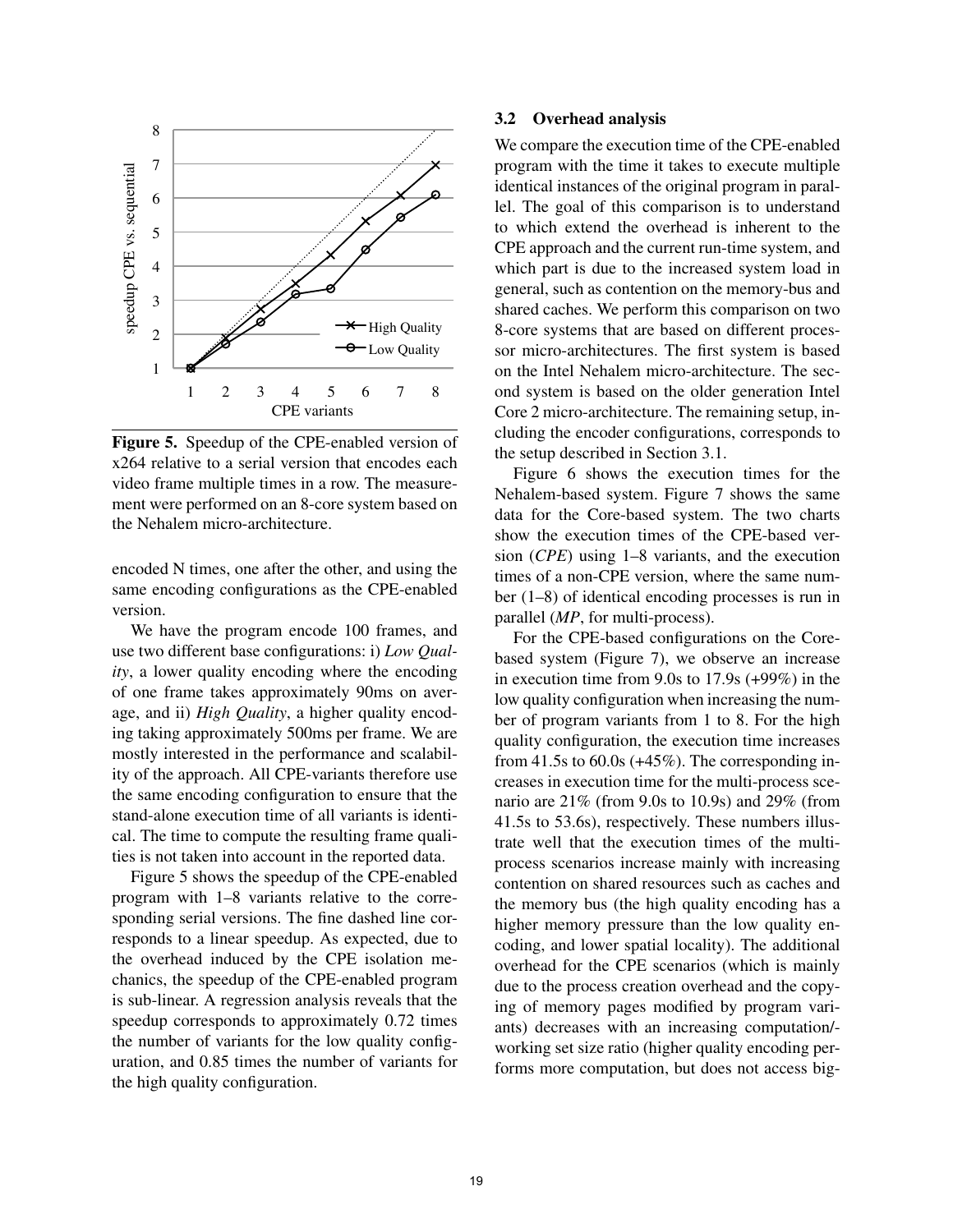

Figure 6. Performance of CPE-based video encoding on an 8-core system based on the Nehalem micro-architecture.

ger regions of memory than lower quality encoding).

The results for the Nehalem-based system in Figure 6 follow the same trends, but with a clearly lower relative increase in execution time for all scenarios. This better scaling behavior is due to the bigger caches and the higher memory bandwidth of this architecture. Execution time of the CPE-enabled program increases from 9.2s to 12.0s (+30%) for the low quality configuration, and from 43.4s to 50.4s  $(+16\%)$  for the high quality configuration. In the multi-process scenarios the corresponding times increase by 3% (from 9.2s to 9.5s) and by 6% (from 43.4s to 46.2s).

In the low quality configuration (with its shorter speculative phases) the overhead that is due to the CPE-approach and run-time system themselves is thus approximately 27% (30%-3%). This overhead is significantly larger than the overhead observed for the high quality configuration (with the more than five times longer speculative phases) of approximately 10% (16%-6%). This difference is due to the fact that both configurations have comparable write set sizes for each encoded video frame and therefore a comparable amount of memory copying is required to maintain variant-local program states (approximately 3–10MB for most encoded frames). The time overheads due to this copying



Figure 7. Performance of CPE-based video encoding on an 8-core Xeon system based on the Core micro-architecture.

and due to the creation and termination of variants can be better amortized over the longer speculative phases of the higher quality configuration than over the shorter phases of the low quality configuration. As a consequence, we observe a lower relative overhead in execution time.

An interesting artifact is the local peak at four variants in the CPE scenario for both the low and high quality cases. Further analysis has shown, that this behavior is partly influenced by the scheduling of variants to available cores. Different scheduling strategies lead to different trends. Additionally, the decrease in execution time for five and six program variants may also partly be due to synergetic effects. Similar effects have been observed and analyzed, e.g., by Zhuralev et al. [22].

#### 3.3 Nehalem Turbo Boost

The measurements on the Nehalem-based system were performed with the processor's Turbo Boost feature [9] enabled. This Turbo Boost technology allows processor cores to run at clock frequencies higher than the base operating frequency, and is activated and scaled depending on the number of active cores, estimated current and future power consumption, and processor temperature.

In theory, this boosting feature could lead to performance advantages for configurations with a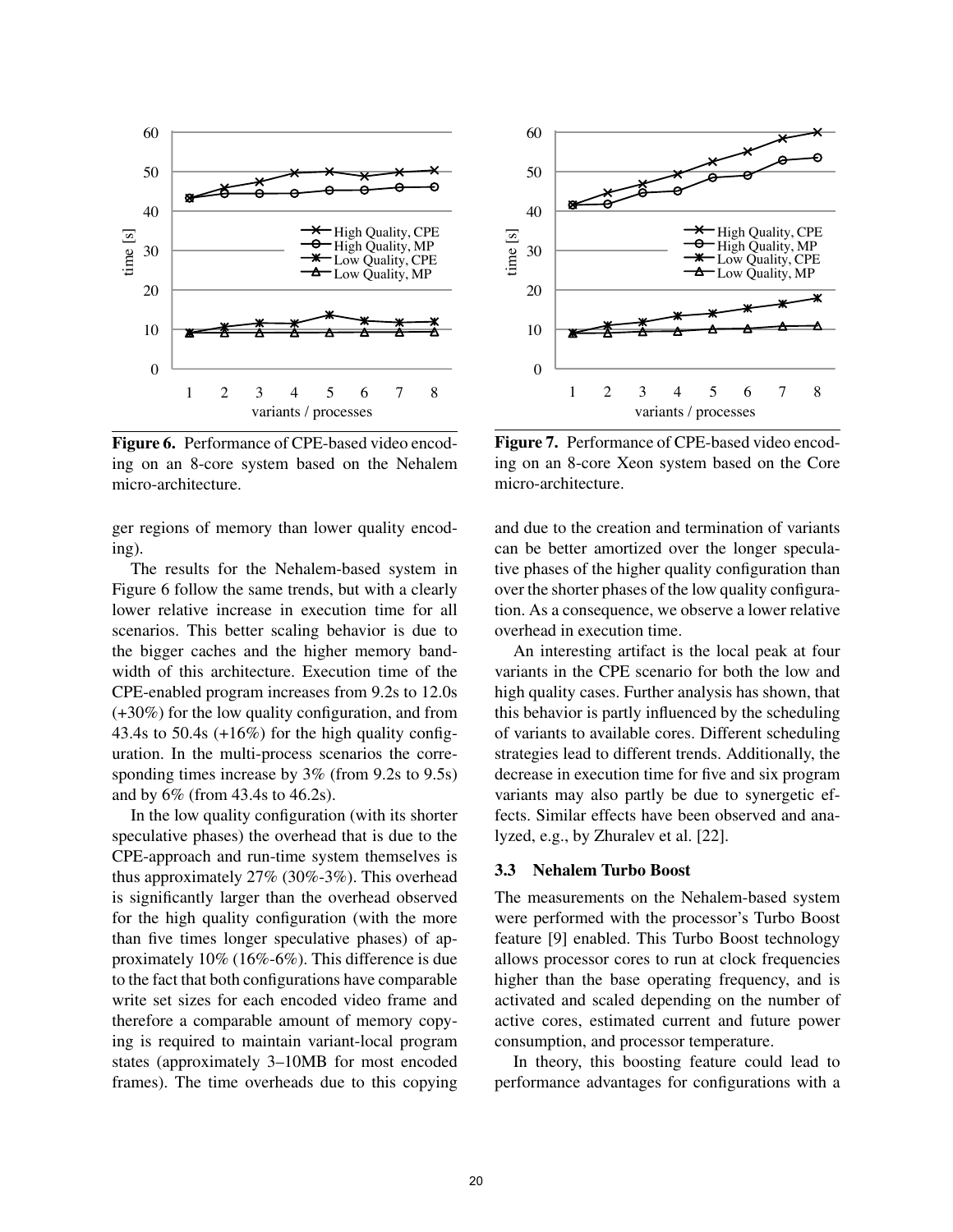lower number of CPE variants or concurrent processes, compared to configurations with a higher number of processes. In practice, we have not observed such a bias in favor of single- or low-variant configurations. Compared to an execution with Turbo Boost disabled, the boosting feature leads to a speed-up in the order of 3–5%, independent of the number of CPE variants or concurrent processes; with the exception for 2 out of 32 configurations, where a speed-up of  $1-2\%$  is observed. This observation correlates with a study of the Turbo Boost feature by Charles et al. [3]. In their study, Turbo Boost leads to a reduction in execution time for all benchmarks and benchmark combinations. The benchmarks taken into account in the study represent a wide range of CPU-intensive and memoryintensive floating point and integer applications. Similar to our benchmarks, the authors did not observe a specific bias of Turbo Boost in favor of scenarios with a low number of used cores.

As a consequence, the availability of Turbo Boost on current processors needs not be taken into consideration upon deciding if a speculative model such as CPE should be employed or not for a concrete application scenario.

# 4. Beyond CPE

We see CPE and CPE-like programming models as a first step toward more general and versatile models of application-specific programmatic speculation. Such programming models could enable applications to easily pursue potentially beneficial computations alongside the main execution flow, without requiring sophisticated reasoning about possible side-effects.

The presented CPE run-time system can already offer acceptable performance for many application scenarios by leveraging features of modern operating systems and architectures. Additional features could enable CPE-like programmatic speculation models with even better performance characteristics and extended capabilities.

If, like in the presented CPE run-time system, the virtual memory system is leveraged to provide memory effect isolation among speculative program variants, the operating system's copy-onwrite implementation has a major impact on the overhead. This effect is also illustrated by the per-

formance measurements presented in Section 3, that indicate that the computation/write set size ratio has an influence on the performance behavior of CPE-enabled applications. This impact could be better adapted to the actual program and its memory access pattern by supporting heterogeneous memory page sizes. The memory copying overhead could thereby be reduced by selecting smaller page sizes for memory regions that contain small individual objects, and larger page sizes for memory regions that contain large objects that are usually modified as a whole (such as the encoded output frame in the video encoding example). Such support of heterogeneous memory page sizes requires modifications at the operating system level (virtual memory management) and at the architecture level (translation lookaside buffer). Heterogenous memory page sizes could also benefit software transactional memory systems to implement cheaper and finer granular write barriers.

Transactional memory systems might in turn be leveraged for CPE-like execution models if they a) support a deferred update model and optimistic concurrency control with conflict detection and resolution taking place only at commit time; and b) provide a mechanism to disable automatic retry of aborted transactions. Transactions would be very long running in a CPE-based usage scenario, and a TM system would need to accommodate such characteristics in order to be applicable. CPE serves here as an example of applications of transactional memory systems that go beyond the original intention of such systems. We argue that such nontraditional usage scenarios should be taken into account when designing transactional memory systems.

To support application-specific speculation systems in managing speculative tasks, operating systems should offer more sophisticated interfaces to the scheduling subsystem than are currently available. As a minimum requirement, such interfaces would provide means to distinguish between compulsory and optional tasks and run optional (speculative) tasks only if and when resource and energy constraints allow to do so.

One major limitation of the current CPE system is that program variants cannot perform many types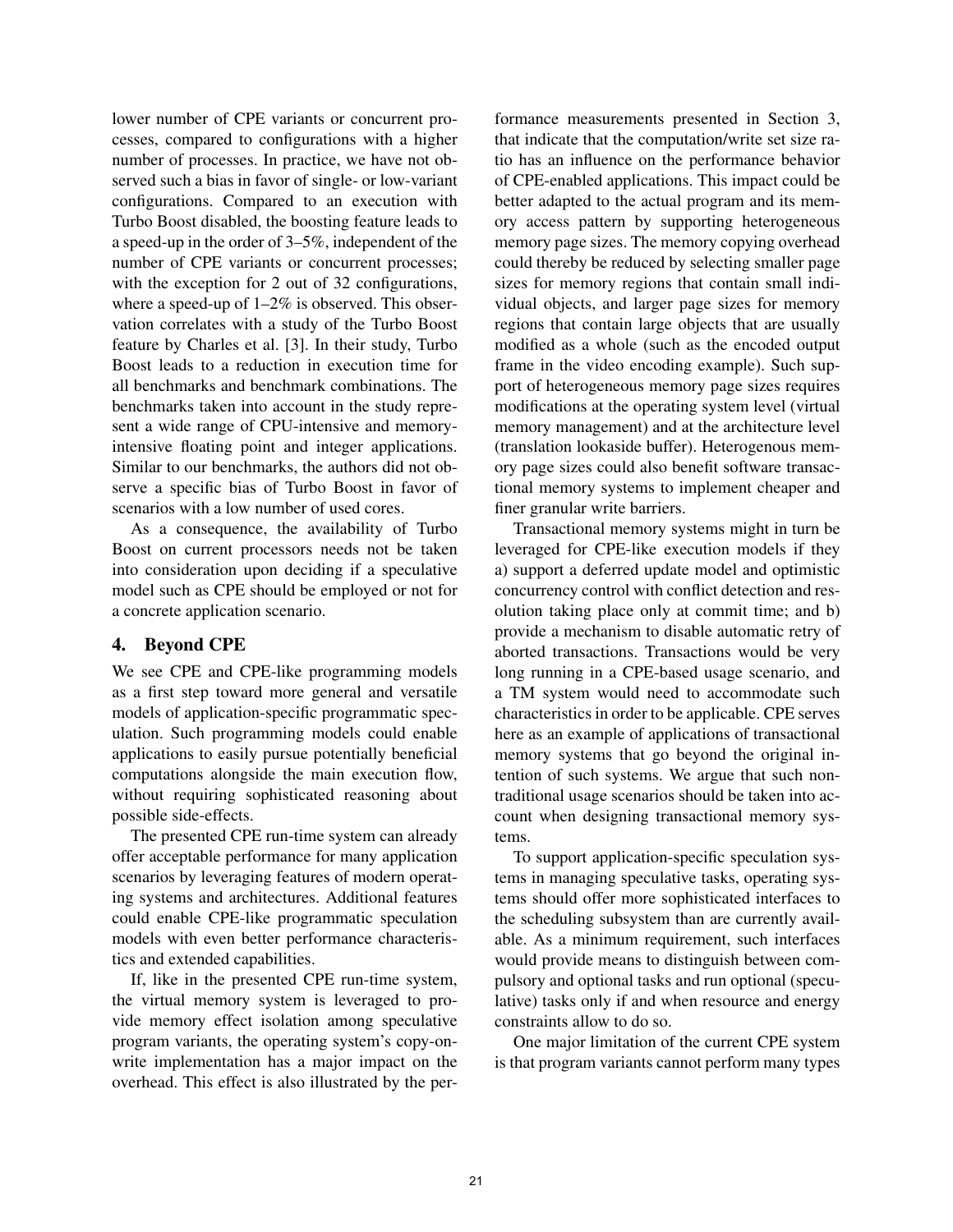of I/O operations without either prematurely aborting competitive execution and returning to a sequential single-variant execution, or changing externally observable state (by I/O operations that are explicitly enabled by the program). This limitation is a side-effect of the strong isolation guarantees provided by the CPE model. A possible solution to alleviate this limitation are operating system transactions, e.g., like [16]. Support for transactions in the OS would allow for more I/O operations inside speculatively executed program variants, by executing these operations in a transactional manner and committing only the operations of the finally selected program variant.

# 5. Related Work

Many other speculative techniques at different abstraction levels have been discussed in the literature. This section gives a brief overview on some of them and motivates that further research is required to address the question of how future computer systems can best accommodate and unify their diverse requirements.

One class of research investigates speculation at very fine granularities. Such low-level speculative techniques include (hardware, software, and hybrid) transactional memory systems, e.g., [6, 11], as well as hardware-supported thread-level speculation approaches, e.g., [8, 14].

Other research employs speculative techniques at a coarser level, spanning a larger part of a program's execution flow. Such approaches include, e.g., the Galois system for optimistic parallelism [12], the Fast Track system for speculative program optimization [10], and Master/Slave Speculative Parallelization [23], a hardware-based approach to speculative parallelization.

Approaches at an even coarser level make use of speculative techniques at the language-level, where speculation is guided by the program and incorporates even larger parts of a program. In terms of the abstraction level and the speculation granularity, these approaches come closest to the CPE approach. Warth and Kay [21] present a programming language construct that enables to fork computations of a program that operate on their own copy of the program state. The state modifications of such a *world* can later be committed back into

the main execution flow. A prototype of the system is implemented as an extension to JavaScript. Moura et al. [15] present an idea similar to CPE in the context of the logic programming language Logtalk. In their approach, the bodies of alternative clauses for the same goal are executed concurrently and compete to provide an answer. Cledat et al. [4] propose Opportunistic Computing, an approach to increase a program's performance or its realism under pre-defined responsiveness constraints by using spare computing cores to execute algorithm alternatives. In contrast to CPE, accesses to shared state need to be replaced by calls to an API to ensure that each algorithmic variant operates on a unique copy of all data.

Other research proposes frameworks, programming languages and language extensions to provide the means to specify algorithmic choice. Such systems can determine beneficial algorithm selection offline in some cases. For cases where offline selection is not possible, or where multiple algorithms or algorithm combination are potentially well suited, high level speculation support such as CPE can be used to simultaneously explore multiple possibilities at run-time. Examples of such systems are PetaBricks [1], the work of Li et al. to optimize sorting with genetic algorithms [13], the Selector language construct [5], and Du and Agrawal's system to support adaptive applications [7].

Generally, as the number of computing cores in systems continues to increase, it is to be expected that speculative approaches will become increasingly popular. Further research is needed to investigate how the diverse requirements of speculative techniques at various abstraction layers can best be unified and met by future computer systems. Another open research question that needs to be addressed is to what extend speculative and transactional approaches at different levels can co-exist or even be combined, and what kind of synergies and conflicts exist between the different techniques and their respective requirements.

# 6. Conclusions

The competitive parallel execution (*CPE*) model and run-time system show that application-specific multi-variant speculation is a viable possibility to leverage multi-core systems for different kinds